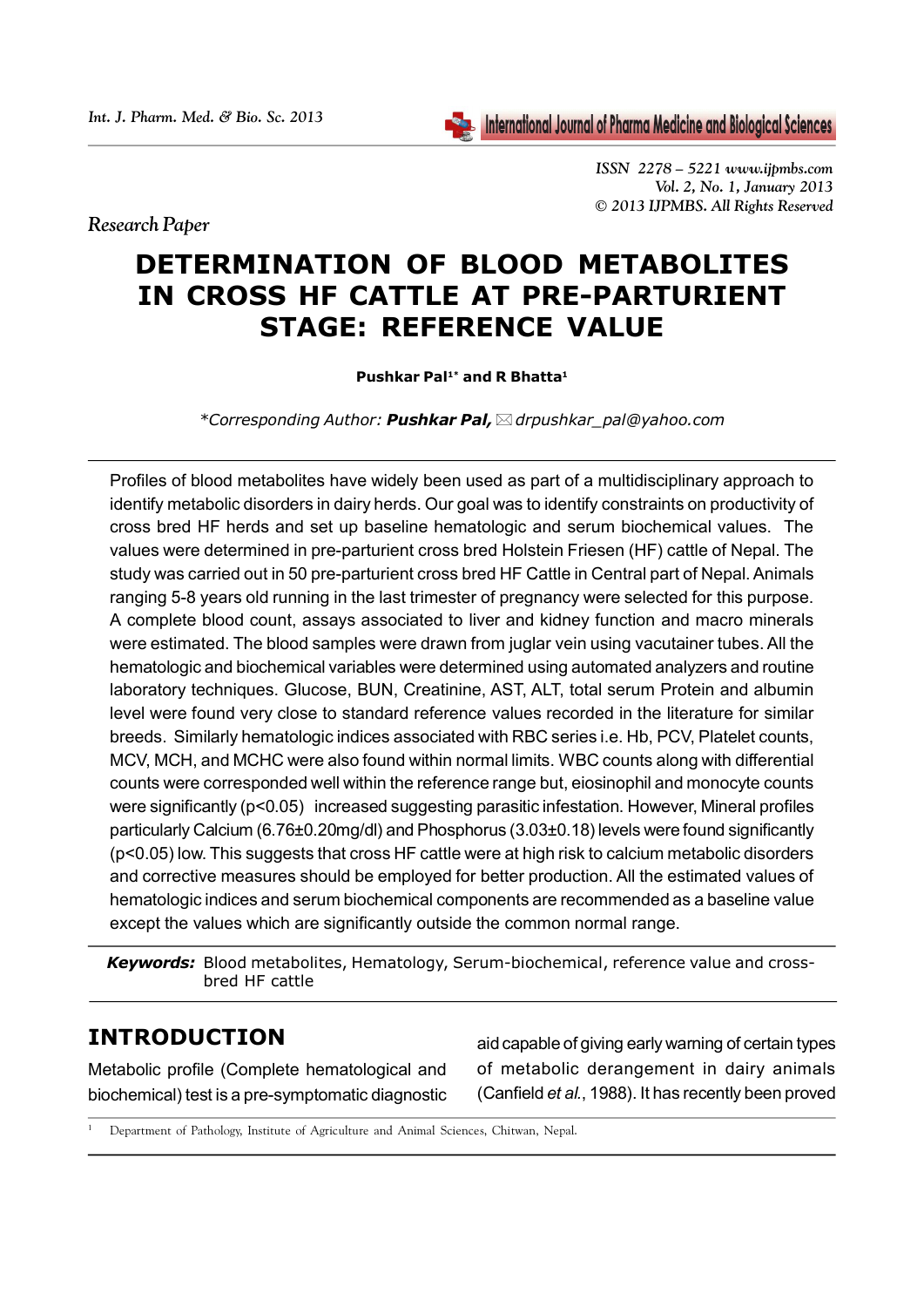that the metabolic profile testing as a best tool for the assessment of dairy herd's nutritional status with simple blood test (Hasanpour *et al.*, 2008). But these indices may vary depending on factors such as origin, climate, management practice, geographical distribution and stage of animals (Ali, *et al.,* 2008). Therefore, determination of normal hematological and blood biochemical values is important for the clinical interpretation of laboratory data especially in the pregnant animals which require adequate balanced nutrition in the periparturient period to maintain homeostasis for onset of parturition and lactation (Ali, 2008).

Cattle are more susceptible to metabolic derangements during peri –partum stage (Awodu, *et al.*, 2008), and pre-partum period is more critical phase of an animal during which the cattle is most likely to render the metabolic disorders and also has sequel in postpartum like milk fever, hypomagnesaemia, retained placentas, downer cow syndrome, mastitis, udder edema, ketosis, hepatic lipidosis, and displaced abomasum (Birchard, 2006).

In Nepal, very limited work has been done in this field. Singh *et al.* (2002) have documented some hematological and blood biochemical parameters in buffaloes in Central and Eastern regions of Nepal respectively. The reference values obtained from their study are irrelevant to cross bred HF cattle due to breed difference. In absence of original reference values generated from local cross HF cattle, all stake holders are forced to employing non-exact reference values to manage the pre-parturient disorders. As a result of using unspecific reference values, dairy practitioners, entrepreneurs and farmers have been experiencing higher rates of misdiagnosis, mistreatment, and mismanagement of metabolic disorders in the herd.

Therefore, the present study was aimed to determine the standard reference values for hematological and biochemical parameters for pre-parturient cross HF cattle in central part of Nepal.

#### **OBJECTIVES**

The general objective of this study was to establish the reference values of hematologic indices and important serum biochemical parameters in pre-parturient crossbred HF cattle in Central part of Nepal.

# **MATERIALS AND METHODS**

Blood sample from 50 apparently healthy pregnant cattle running in last trimester ranging from 5 years to 8 years old were taken. The blood samples were collected from jugular vein using vacutainer tubes. Haematological parameter were determined on the same day using automated analyzer and Serum samples were collected in a sterile vial for biochemical analysis and preserved at -20°C until analysis. All the biochemical parameters were estimated using auto Analyzer. The statistical data was done by descriptive statistical tool (computer software Microsoft Excel 2010, beta) and expressed at 95% level of confidence as Mean, Standard Error and Standard Deviation.

### **RESULTS**

Out of 13 hematoloigc variables analyzed, eiosinophil and monocyte counts were significantly (p<0.05) increased (Table 1). Rest of the values was found within the normal assortment. Similarly, out of 10 serum biochemical examined, calcium and phosphorus levels were recorded significantly reduced (p<0.05) (Table 2).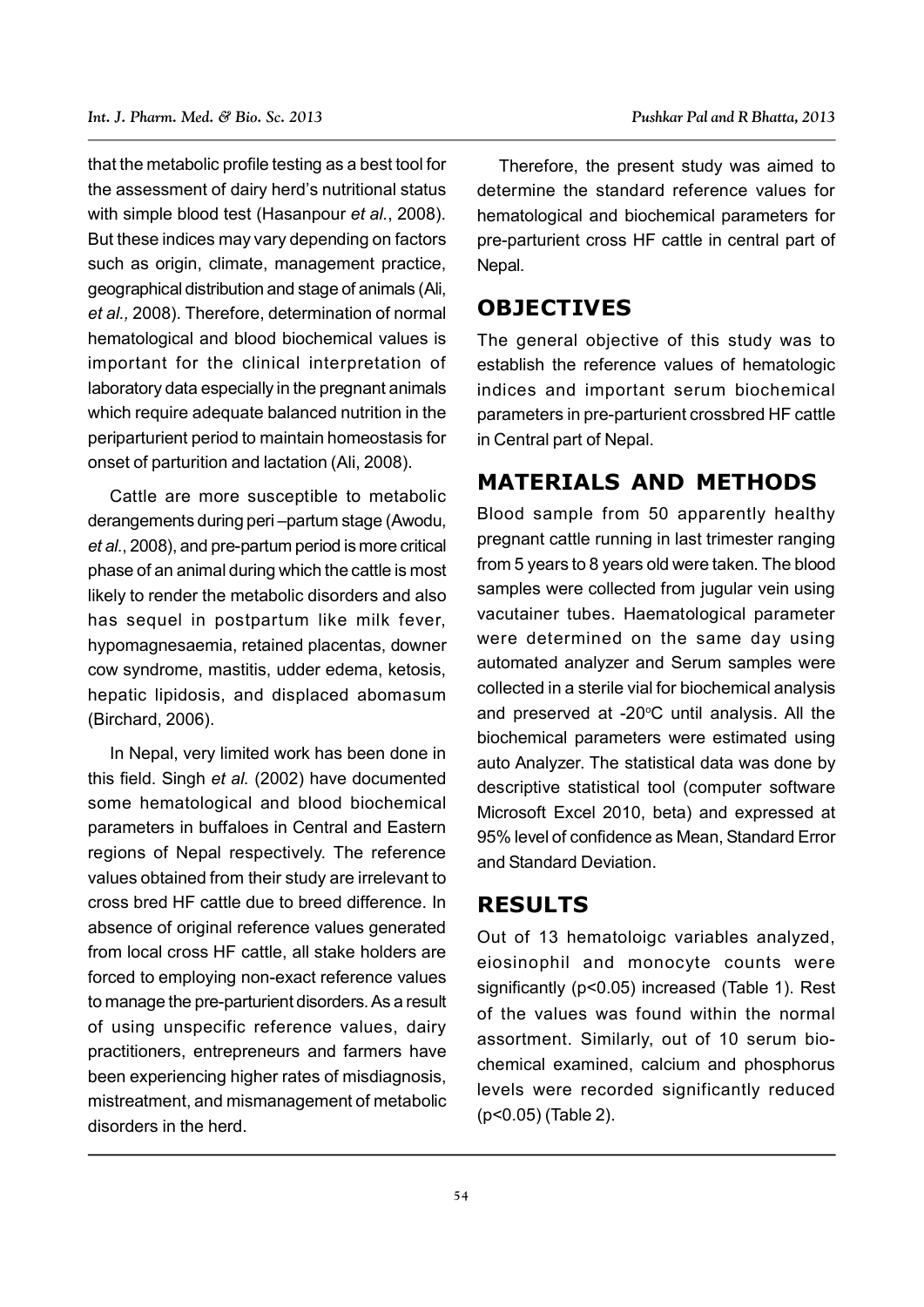| <b>Table 1: Estimated Values for Hematologic Indices</b> |                  |                       |                           |                          |              |  |  |  |  |
|----------------------------------------------------------|------------------|-----------------------|---------------------------|--------------------------|--------------|--|--|--|--|
| Variables                                                | Unit             | Mean + Standard Error | <b>Standard Deviation</b> | Confidence Level (95.0%) | RR (Jain)    |  |  |  |  |
| Hb                                                       | gm/dl            | $11.03 \pm 0.21$      | 1.15                      | 0.43                     | $10-15$      |  |  |  |  |
| PCV                                                      | $\%$             | $33.83 \pm 0.51$      | 02.81                     | 1.05                     | 33-48        |  |  |  |  |
| Platelets                                                | $\times$ 1000/mm | $566.33 \pm 20.24$    | 10.85                     | 21.39                    | 300-800      |  |  |  |  |
| <b>MCV</b>                                               | f1               | $53.37 \pm 0.29$      | 1.61                      | 0.60                     | 40-60        |  |  |  |  |
| <b>MCH</b>                                               | Pg               | $15.33 \pm 0.15$      | 0.84                      | 0.32                     | $11 - 17$    |  |  |  |  |
| MCHC                                                     | $\%$             | $30.90 \pm 0.22$      | 1.18                      | 0.44                     | $26 - 34$    |  |  |  |  |
| <b>RBC</b>                                               | $\times$ 106/mm3 | $6.33 \pm 0.10$       | 0.45                      | 0.21                     | $6.32 - 11$  |  |  |  |  |
| <b>WBC</b>                                               | $\times$ 103/mm3 | $8.33 \pm 20.36$      | 11.71                     | 28.19                    | $8.2 - 13.8$ |  |  |  |  |
| Neutrophils                                              | $\%$             | $31.2 \pm 1.39$       | 7.60                      | 2.84                     | 25-40        |  |  |  |  |
| Lymphocytes                                              | $\%$             | $55.60 \pm 1.64$      | 8.99                      | 3.36                     | 39-67        |  |  |  |  |
| Eosinophil                                               | $\%$             | $17.83 \pm .82*$      | 4.48                      | 1.67                     | $10-14$      |  |  |  |  |
| Monocytes                                                | $\%$             | $4.4 \pm 0.53*$       | 2.90                      | 1.08                     | $2 - 3$      |  |  |  |  |
| Basophils                                                | $\%$             | $0.27 \pm 0.13$       | 0.73                      | 0.27                     | $0 - 2$      |  |  |  |  |

**Note:** RR : Reference Range; \* : Significant variation.

| <b>Table 2: Estimated Values for Serum Biochemical</b>      |       |                       |                           |                          |              |  |  |  |
|-------------------------------------------------------------|-------|-----------------------|---------------------------|--------------------------|--------------|--|--|--|
| Variables                                                   | Unit  | Mean ± Standard Error | <b>Standard Deviation</b> | Confidence Level (95.0%) | RR           |  |  |  |
| Glucose                                                     | gm/dl | $36.35 \pm 1.52$      | 8.44                      | 3.09                     | $36 - 52$    |  |  |  |
| <b>BUN</b>                                                  | mg/dl | $10.97 \pm 0.49$      | 2.70                      | 0.99                     | $6-27$       |  |  |  |
| Creatinine                                                  | mg/dl | $1.79 \pm 0.05$       | 0.29                      | 0.11                     | $1.2 - 1.93$ |  |  |  |
| Ca                                                          | mg/dl | $6.76 \pm 0.20$ m     | 1.12                      | 0.41                     | $8-11$       |  |  |  |
| P                                                           | mg/dl | $3.03 \pm 0.18$ m     | 0.99                      | 0.36                     | $4-6$        |  |  |  |
| Mg                                                          | mg/dl | $2.65 \pm 0.10$       | 0.53                      | 0.20                     | $2.4 - 3$    |  |  |  |
| <b>AST</b>                                                  | U/L   | $138.13 \pm 6.47$     | 36.03                     | 13.22                    | 56-165       |  |  |  |
| ALT                                                         | U/L   | $70.68 \pm 2.90$      | 16.13                     | 5.92                     | 29-74        |  |  |  |
| TP                                                          | gm/dl | $6.03 \pm 0.22$       | 1.24                      | 0.45                     | $6-7$        |  |  |  |
| Albumin                                                     | gm/dl | $0.63 \pm 0.03$       | 0.18                      | 0.07                     | $0.52 - 1.5$ |  |  |  |
| Note: Significantly differed values m; RR : Reference Range |       |                       |                           |                          |              |  |  |  |

# **DISCUSSION**

#### **Hematology**

Eosinophil count recorded in this study

(17.83±.82), an increase in eosinophil. This change was previously reported and may result from the stress (cortisol mediation) associated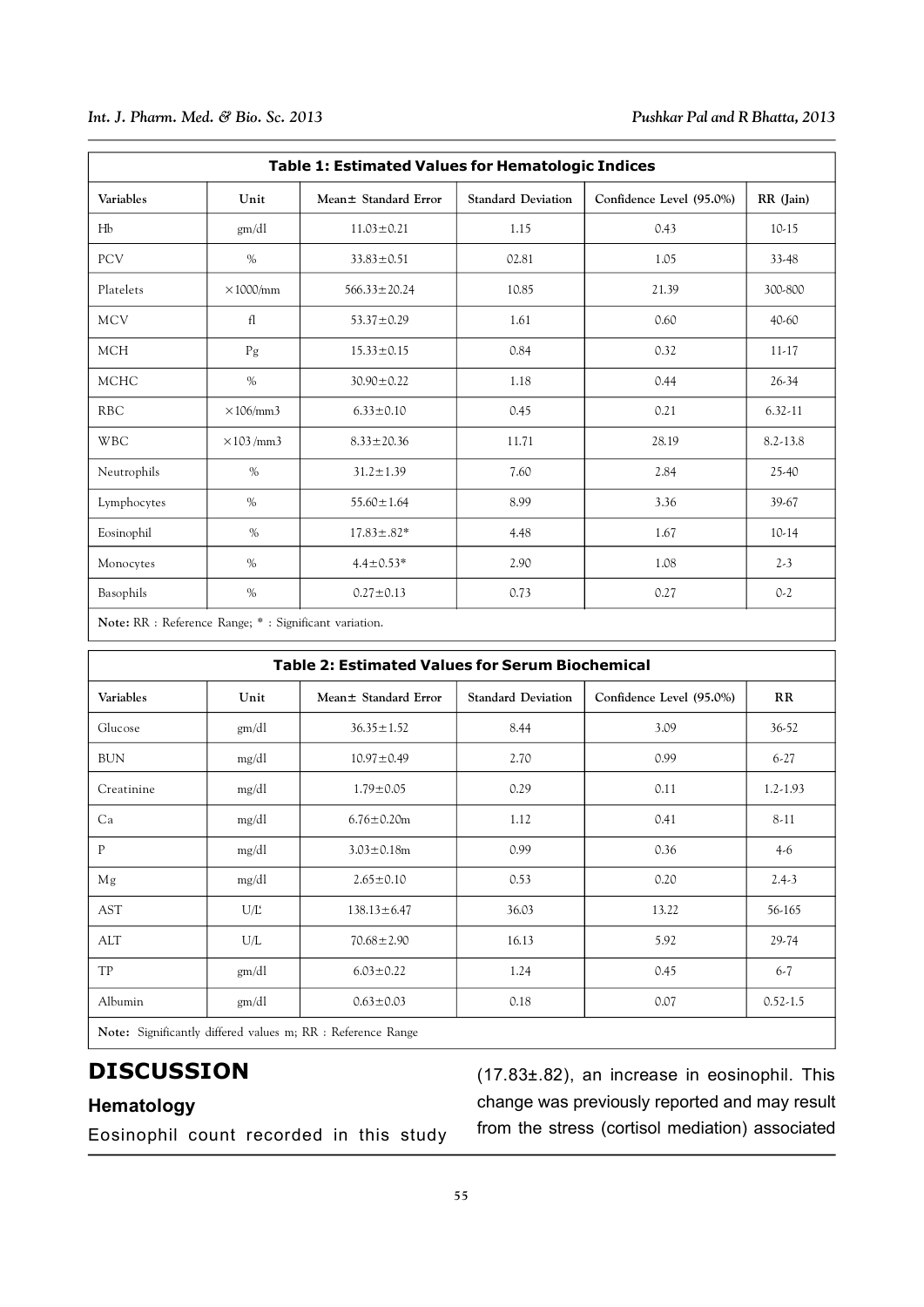with pre-parturition stress (El-Ghoul *et al*., 2000). We assumed, some parasitic internal and external parasitic infestation might have played the role in increasing values for eosinophil. Other typical changes of acute stress in cows like neutropenia or lymphopenia (Jain *et al*., 1978) were not observed. Significant decrease in basophil (0.27±0.13) also suggests that there might be parasitic infections which have some potential of causing allergy.

Monocyte values (4.4±0.53) were equal to (Canfield *et al.*1984), higher than (Patil *et al.*1992). This finding was to some extent in contrast with results of previous studies. This extent of variation is affected by a variety of factors. The higher value suggests intestinal and/or liver parasite.

Rest components of blood were found within the normal range recorded for similar species of animal in different part of world. Flores *et al.* (1990) found non-significant difference in complete blood count (CBC) values during late gestation and early lactation. But, present study showed lowered range than that of (Canfield *et al.,* 1984). The results obtained in the present study are in agreement with the reports of several other researchers (Olotu *et al*., 1998, Bozdogan and Baysal, 2003). The values trending towards lowers range could be due to the dilution of blood which occurs as consequence of increase of plasma volume (Singh *et al*., 1991). Similar logic may apply in the present study. Although, the difference is insignificant the lowered trend is attributable to dietary supplements and management as well as study pattern.

#### **Serum biochemical**

There was significant drop in calcium level (6.76±0.20 mg/dl) than the normal values recorded for healthy cattle (8.19±0.83 mg/dl). The depressed trend in Ca<sup>++</sup> levels could be a result of the impaired absorption of food metabolites

from the gastrointestinal precursor, excessive losses through urine and more importantly overload of supplying mineral component to fetus. As the pregnancy advances the serum calcium level depletes which corroborates with the finding of Rowlands *et al*, (1975) and Nale (2003).Drop in Calcium intake of 100 to 125 g/day results in a higher incidence of milk fever than lesser amounts, (Jorgensen, 1970). Low calcium, high phosphorus diets increase mobilizable calcium to 60% of body total compared to 37% for high calcium, low phosphorus diets, (Wasserman, 1960).The incidence of milk fever can be reduced by prepartum feeding of diets low in calcium but more than adequate in phosphorus (McCullough, 1969).

The serum phosphorus level at last trimester of pregnancy in this study was recorded to be (4.03±0.18 mg/dl) which was significantly (P<0.05) lower than the values recorded in the literatures for normal healthy dairy cattle. Moderate depression in the levels of phosphorus might be due to its necessity for the colostrums synthesis (Roussel, 1982) and enhanced carbohydrate metabolism.

Mean value for rest of the serum biochemical tested in this study (Table 2) were found within the referential range reported by Kaneko (1989).

#### **CONCLUSION**

This is part of a broad study. The values obtained in this study can be used cautiously as reference value at pre-parturient stage of cross HF. The variables significantly different are not recommended as baseline value. Further, several other studies should be conducted in different stages and seasons to exacting the standard reference value for this species of animal. Finally, we thank university grants commission, Nepal for providing financial assistance.